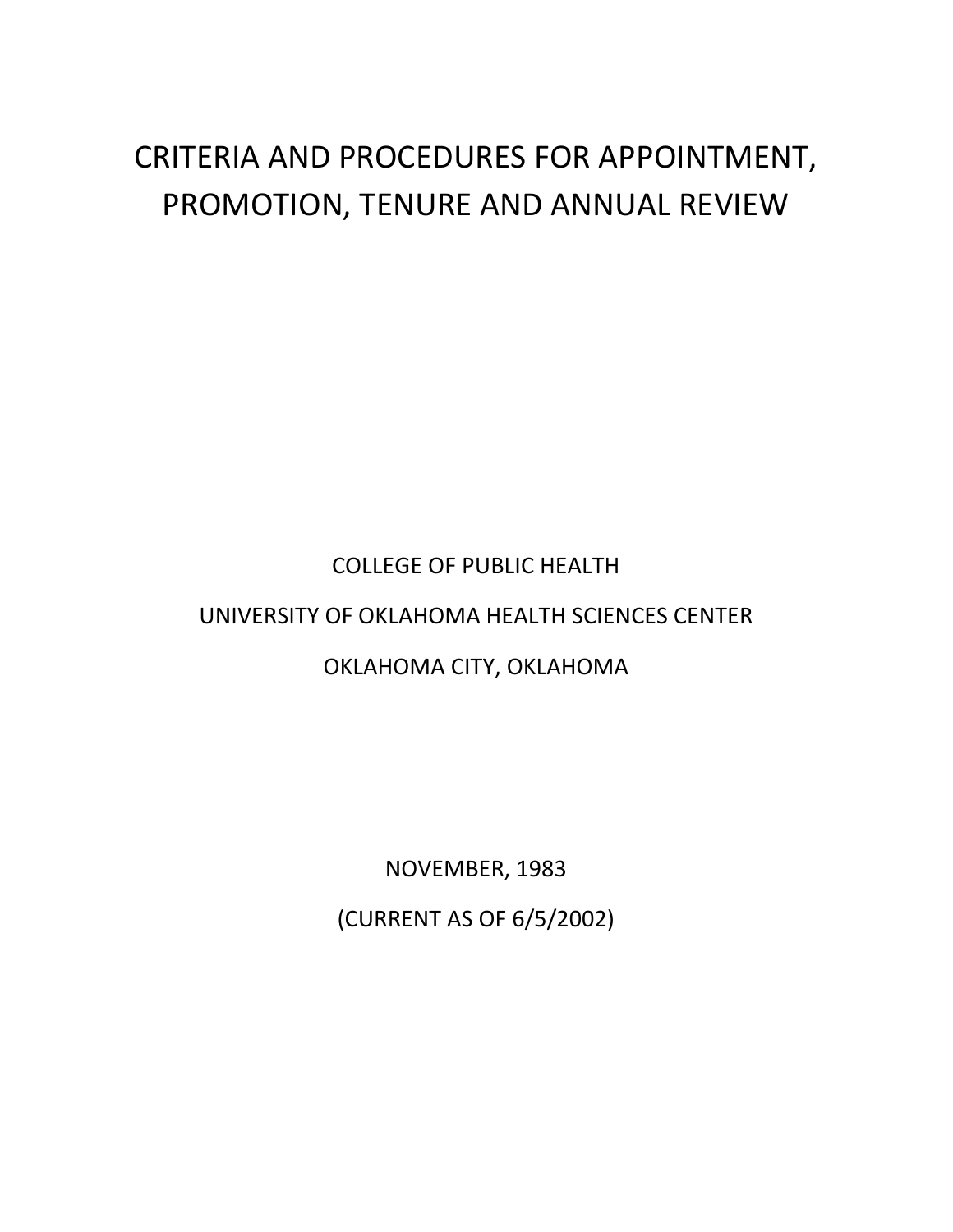## Criteria and Procedures for Appointment, Promotion, Tenure and Annual Review College of Public Health November, 1983

## 1.0 **Introduction**

- 1.1 Specific criteria and procedures employed by the College of Public Health for the purposes outlined herein shall be consistent with the official policies of the University Of Oklahoma Board Of Regents, including those published in Chapter 3 of the Faculty Handbook, October, 1982, or subsequent revisions thereof.
- 1.2 The definitions, criteria and procedures for interpreting and implementing these policies within the College of Public Health are outlined in the following sections.
- 1.3 These criteria and procedures shall be used for the determination of appointment, promotion, tenure and annual review.

## 2.0 **Academic Rank: Definition and Criteria**

## 2.1 **Academic Rank: Definitions**

- 2.1.1 The academic ranks of this College from lowest to highest are Instructor, Assistant Professor, Associate Professor and Full Professor.
- 2.1.2 Modified titles of academic rank are found in the Faculty Handbook Chapter Three (3), October 1982, or subsequent revisions thereof.

## 2.2.0 **Academic Rank: Criteria**

- 2.2.1 Instructor: The candidate appointed to the rank of instructor should be judged as showing promise in the area of teaching, research or creative achievement, and service sufficient to warrant appointment to the faculty.
- 2.2.2 Assistant Professor: The normal interval for promotion from instructor to Assistant Professor is two years as instructor or equivalent experience such as trainee rank (post graduate work) at this or another institution. Under exceptional circumstances promotion may be recommended at the end of one year provided the person has demonstrated exceptional merit.
- 2.2.2.1 A faculty member who has performed adequately in the roles of teaching, service and research as an Instructor shall be promoted to Assistant Professor.
- 2.2.3 Associate Professor: The normal interval for promotion from Assistant Professor to Associate Professor shall be six years at this or another comparable institution. Under exceptional circumstances, promotion may be recommended earlier, but ordinarily not prior to four years. Appointment or promotion to Associate Professor shall be based on evidence of substantial contribution.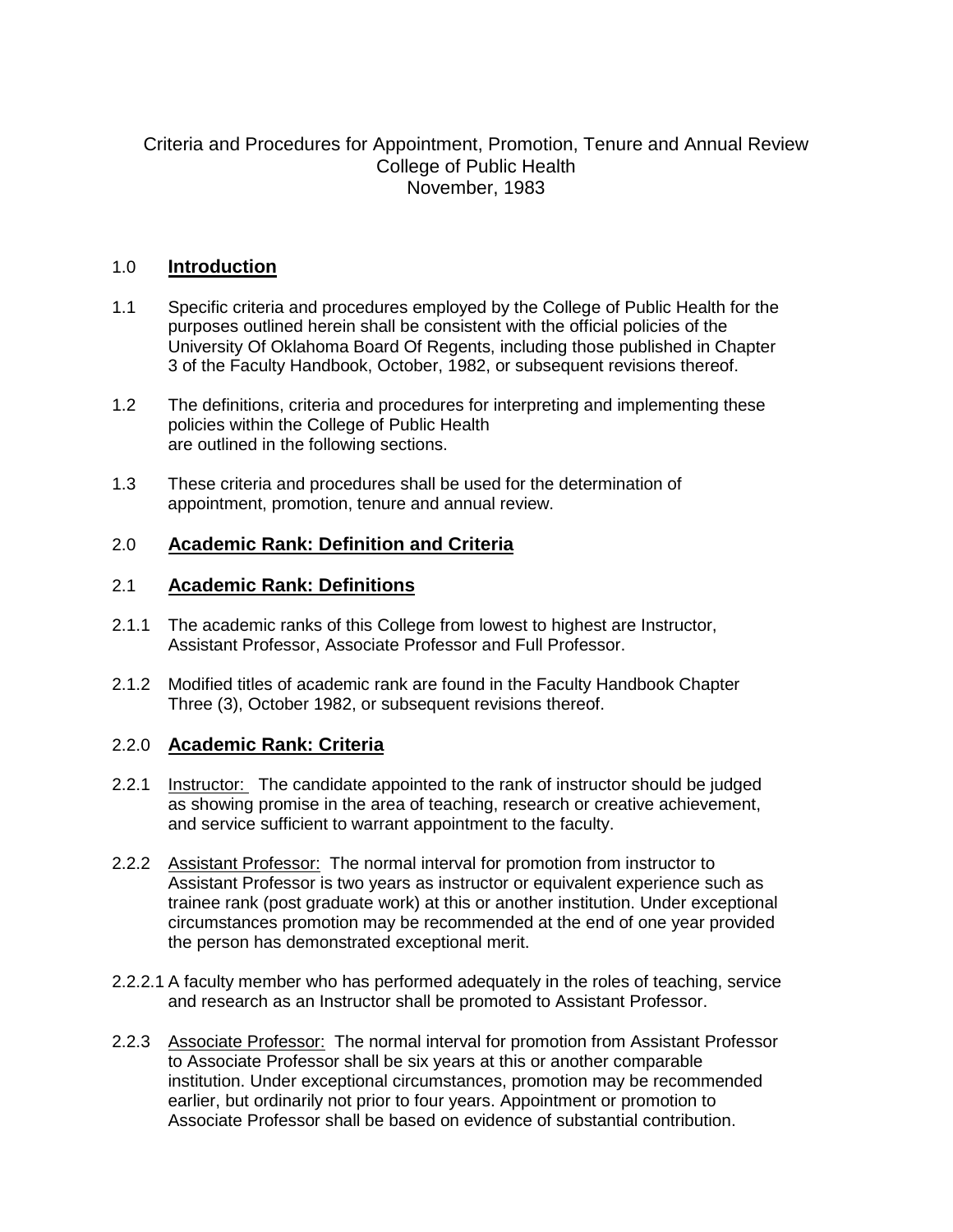- 2.2.3.1 Evidence of substantial contribution in teaching should include representative student evaluation, if appropriate, and colleague evaluation.
- 2.2.3.2 Evidence of substantial contribution in research or creative achievement should include both colleague evaluation and publications in professional journals, representative of the discipline. Colleague evaluation shall include three written support documents from persons outside the institution recognized as experts in that field.
- 2.2.3.4 Faculty members on consecutive term appointments would be eligible for promotion based on the quality of performance of their assigned functions.
- 2.2.4 Full Professor: The normal interval for promotion from Associate Professor to Full Professor shall be six years at this or another comparable institution. Under exceptional circumstances, promotion may be made earlier, but ordinarily not prior to five years. A candidate for promotion from Associate Professor to Professor will demonstrate evidence of outstanding performance in two of the three areas of teaching, research or creative achievement, and service and should be esteemed in the remaining area.
- 2.2.4.1 Evidence of outstanding performance in teaching should include clear evidence of national contribution or recognition in the field of Public Health. In addition, it should include colleague evaluation and student evaluation of teaching performance, if appropriate.
- 2.2.4.2 Evidence of outstanding contribution in research or creative achievement should include both colleague evaluation and publication in professional journals, representative of the discipline. Colleague evaluation shall include three written support documents from persons outside the institution recognized as experts in that field.
- 2.2.4.3 Evidence of outstanding performance in the provision of service should include local colleague evaluation and by colleagues in national organizations.
- 2.3 Among the ranks of Assistant Professor and Associate Professor, it is realized that there may seem to be some faculty who, although highly valuable to the University and highly esteemed by their students and colleagues, may not achieve promotion to Professor because the prescribed or elected functions within the College, e.g., administrative duties which do not meet the criteria for promotion to this rank and /or individuals who elect primarily teaching contact. These exceptions must be clearly discussed and documented at the time of appointment and /or change of duties.
- 2.4 Time in Academic Rank: In the presence of exceptional performance, time in rank is, in itself, not a sufficient reason to deny promotion; likewise, in the absence of exceptional performance time in rank is not sufficient for promotion.

## 3.0 **Responsibilities of Department Chair:**

3.1 To inform the faculty at the time of employment of the duties and the criteria by which faculty will be judged for promotion and tenure.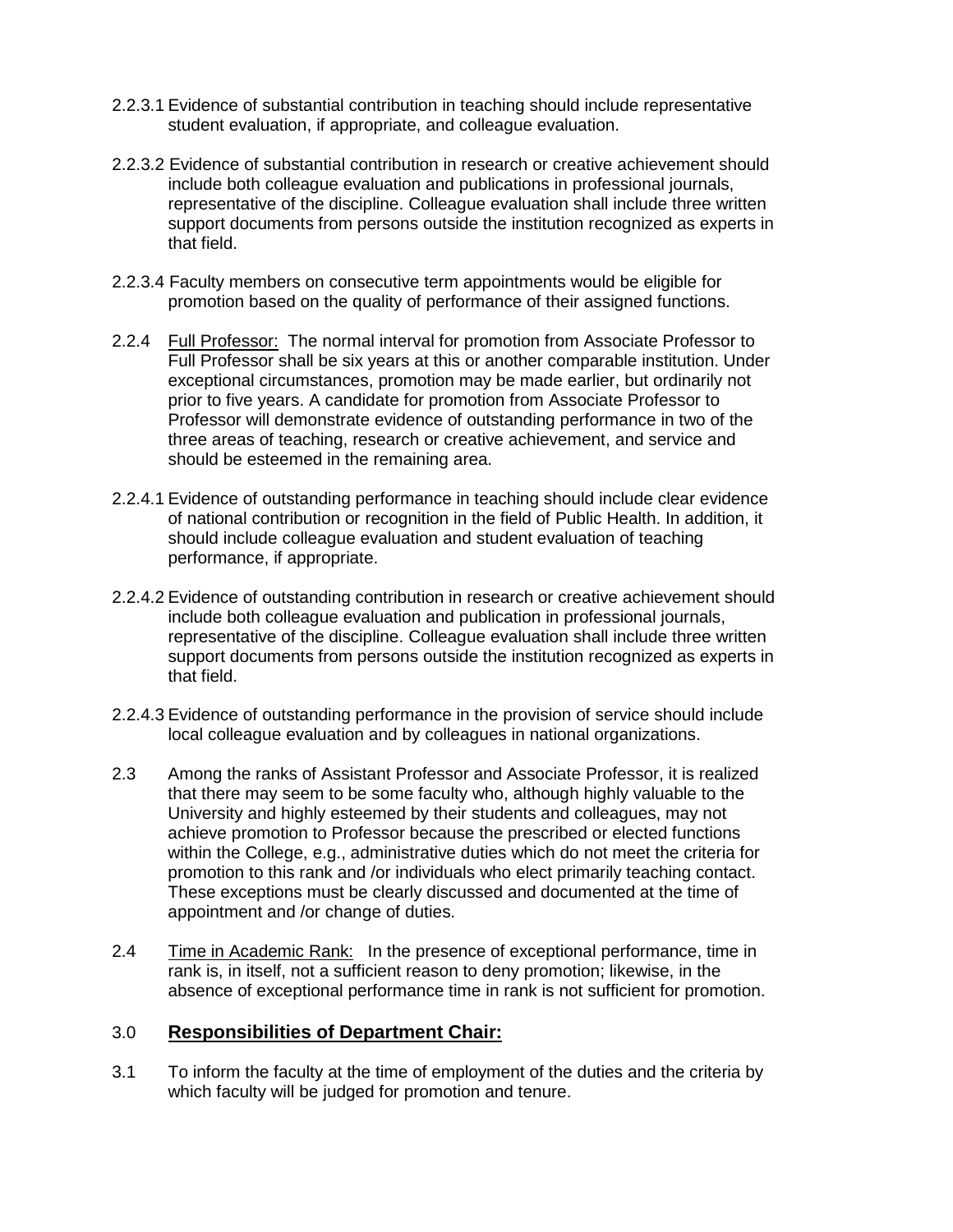- 3.2 To annually evaluate faculty performance in writing and explain the basis for their proposed salary. Written evaluation must be given to the faculty member and a copy must be placed in the faculty member's file. Copies of annual reviews should be made available to the Department Tenure & Tenure Promotion Committee as they develop their recommendations.
- 3.3 To inform the faculty when they are eligible to apply for tenure and/or promotion.
- 3.4 To inform the faculty in writing at least six months in advance of the date that materials to be considered for tenure and promotion are due. To inform the faculty of university review time tables.
- 3.5 To carefully evaluate faculty curriculum vitae and the material requested by the administration for the evaluation process, and base decisions concerning promotion, tenure and salary increases on the criteria listed in this document and the Faculty Handbook.

## 4.0 **Responsibilities of the Faculty:**

- 4.1 Faculty members, with the assistance of the chairperson, shall provide information concerning their accomplishments in teaching, research or creative activity, and service on which they will be evaluated according to procedures in the Faculty Handbook and this document (Section 5.0).
- 4.2 Faculty members should update and verify the completeness of their curriculum vitae.
- 4.3 Faculty members should provide a detailed letter documenting the accomplishments (for promotion and tenure only).
- 4.4 Faculty members should verify any special conditions of appointments.

## 5.0 **Criteria for Promotion, Tenure and Annual Review:**

- 5.1 This statement sets forth the **minimum** criteria by which a faculty member may be promoted or granted tenure within the College of Public Health.
- 5.2 The decision to grant or deny promotion, however, must be made within the University requirements **and** the College of Public Health Program, goals and guidelines.
- 5.3 Furthermore, when tenure and/or promotion have been granted, the faculty member is expected to maintain the level of performance by which tenure was earned until retirement or resignation from the University.
- 5.4 The evaluation of faculty performance shall be based primarily on the following criteria: 1). Teaching, 2). Quality of research and publications, and 3). University, public and professional service. To attain promotion above the rank of Assistant Professor, a faculty member must show evidence of substantial contribution in all three areas of teaching, service, and research or creative achievement and excellence in any two.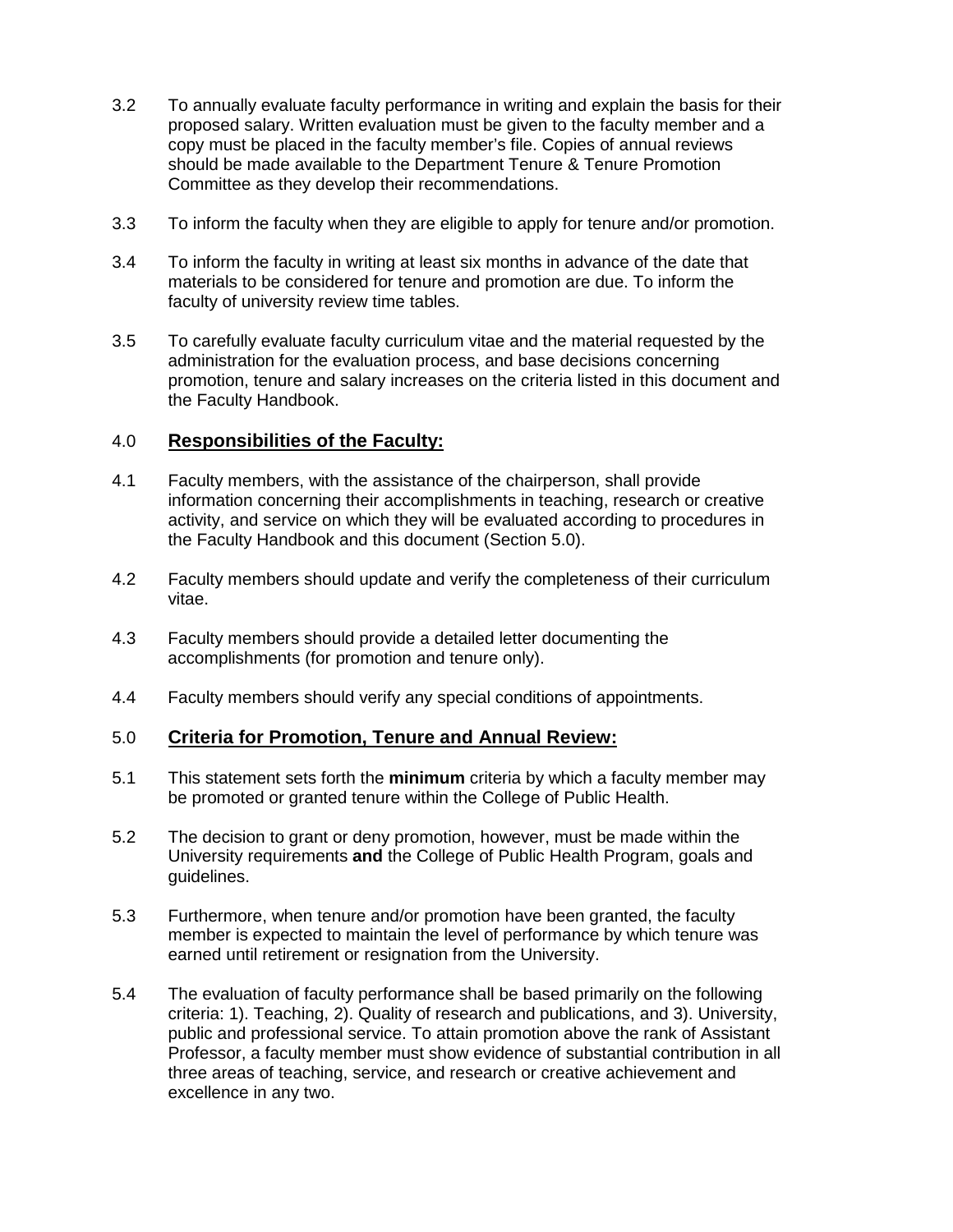The general criteria for appointment, promotion, and tenure established by the University are covered in Chapter Three of the Health Sciences Center Faculty Handbook. Following are the specific criteria developed by the College of Public Health.

- 5.5 Teaching: The Faculty Handbook defines teaching as follows:-"Teaching, which is the transmission of knowledge and cultural values, focuses upon helping students to learn". Teaching includes but is not limited to:
- 5.5.1 Scheduled Teaching: structured courses, unstructured courses, research training, and direction of student research.
- 5.5.2 Unscheduled Teaching: assisting students with course related material, preparing lectures, laboratories, preparing instructional materials such as audiovisual aids, evaluating students with examinations, term papers and assignments, participation in colloquia panels, etc. within the institution conducted for the purpose of educating students, assisting with the design and presentation of instruction, laboratory experience etc., given by students, preparing pedagogical articles, and providing continuing education.
- 5.5.3 Academic Advising and Counseling: semester advisement of students re: course enrollment, preparation of programs of graduate study including service on advisory committees, guidance and counseling of students in any recognized academic pursuit, general counseling re: admission, retention, and graduation, academic advisement re: performance standards, and professional ethics.
- 5.5.4 Course and Curriculum Development: planning and developing new curricula and coursed, developing new and revising old curricula, periodic review, evaluation, and revision of curricula reviewing and selecting teaching materials such as textbooks and references, and preparing text for use in assigned courses.
- 5.5.5 Other Professional Activities which have the clear and direct purpose of student instruction.
- Note: It is recognized that individual faculty may participate in selected aspects of the above teaching activities depending upon specific job responsibilities within the Department.

#### 5.6 Specific Criteria for Teaching

- 5.6.1 Specified learning outcomes: courses objectives, which address the subject matter and can be measured, shall be identified before instruction begins and shall be written and distributed to each student at the beginning of each assigned course. Objectives shall be reviewed and updated every other year or more frequently as needed by the Instructor to which the course is assigned.
- 5.6.2 Course outline/schedule: topics and assignments to be covered in reaching the objectives shall be written and distributed to each student at the beginning of each course. The evaluation procedures permit the instructor to determine if the objectives are being met. Such procedures shall be revised as content changes. Evaluations should provide for prompt feedback to students about learning in relation to objectives. Outlines/schedules shall be updated every year by the course instructor.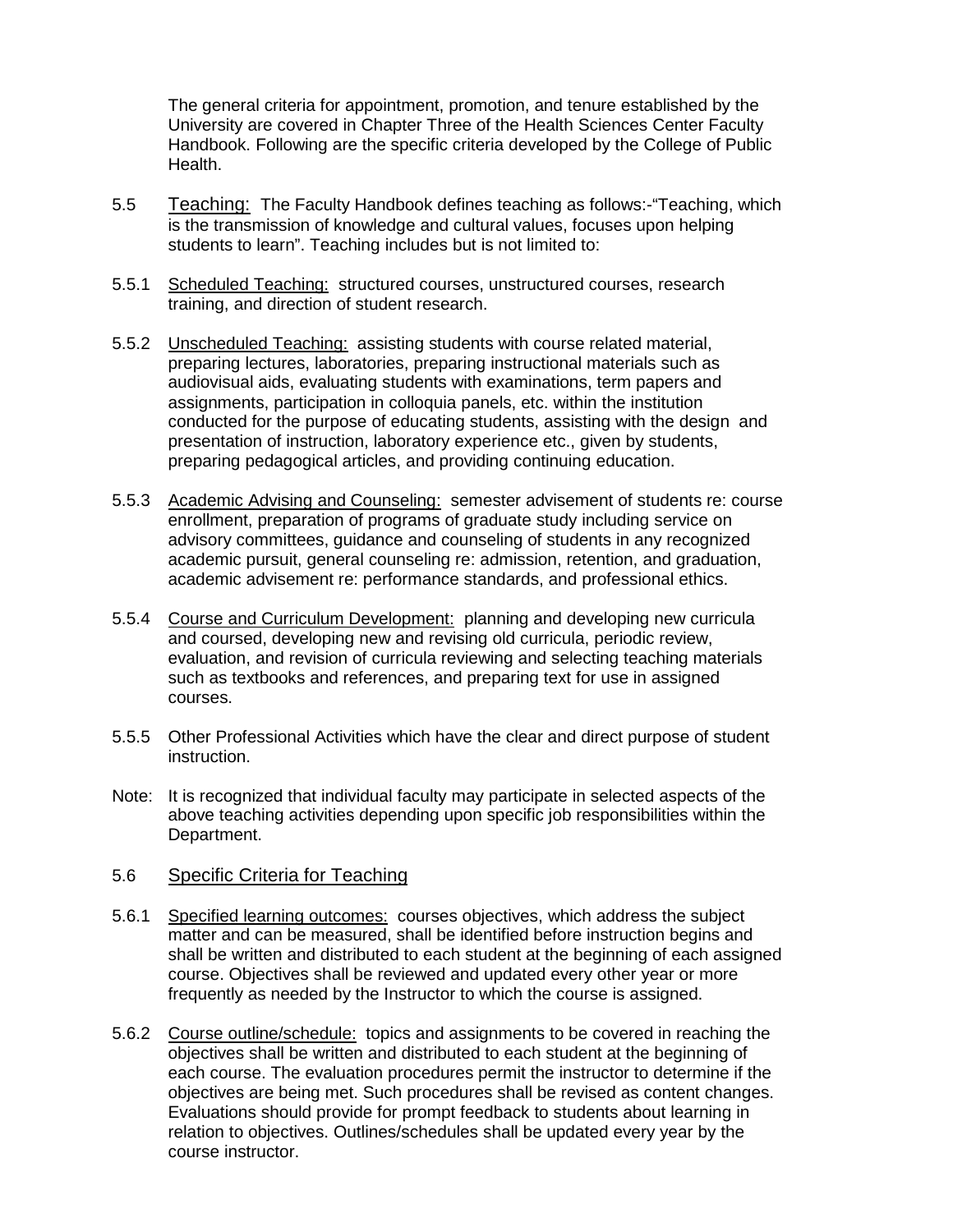- 5.6.3 Teaching/learning methods: relevant contemporaneous information shall be transmitted to students using a variety of teaching/learning methods which facilitate student learning. Attention shall be given to the following: selection and use if instructional materials; variety of instructional approaches; adequate preparation for classes, conferences, or observations; use of appropriate instructional methods, e.g., lecture, demonstration, etc., in relation to objectives; individualization of instruction as required; fair and consistent grading; regular attendance at teaching assignment; promptness in starting and stopping teaching assignments; prompt return of examination and/or papers to students; prompt review of exams with students after grading.
- Note: Those may be modified according to content being presented. The faculty member is expected to acquire and maintain knowledge and skill in teaching/learning methods.
- 5.6.4 Subject knowledge: the faculty member shall update continually knowledge and skill in the profession and assigned subject areas.
- 5.6.5 Counseling and advising students: the faculty member shall participate in counseling and advising prospective students, applicants, students in the program and students enrolled in the instructor's courses.
- 5.6.6 The faculty member should seek independent study and/or further study in the subject areas of assigned teaching responsibilities.
- 5.6.7 The faculty member should serve as a role model and /or promote emulation of appropriate concepts of professional responsibility and behavior.
- 5.6.8 The faculty member should have positive interpersonal relationships with students and peers.
- 5.6.9 There shall be documentation of the above, where appropriate.
- Note: It is possible that all items may not apply equally well to the different types of instruction that take place within the department. It is, however, incumbent upon the faculty member to show cause why specific criteria shall not apply in an individual case.

#### 5.7 Evaluation of Teaching

Evaluation of teaching effectiveness in the department shall involve substantial documentation using all of the following methods:

5.7.1 Student evaluations: The faculty member should follow the guidelines set by the College for obtaining student course evaluations for each course taught by the faculty member.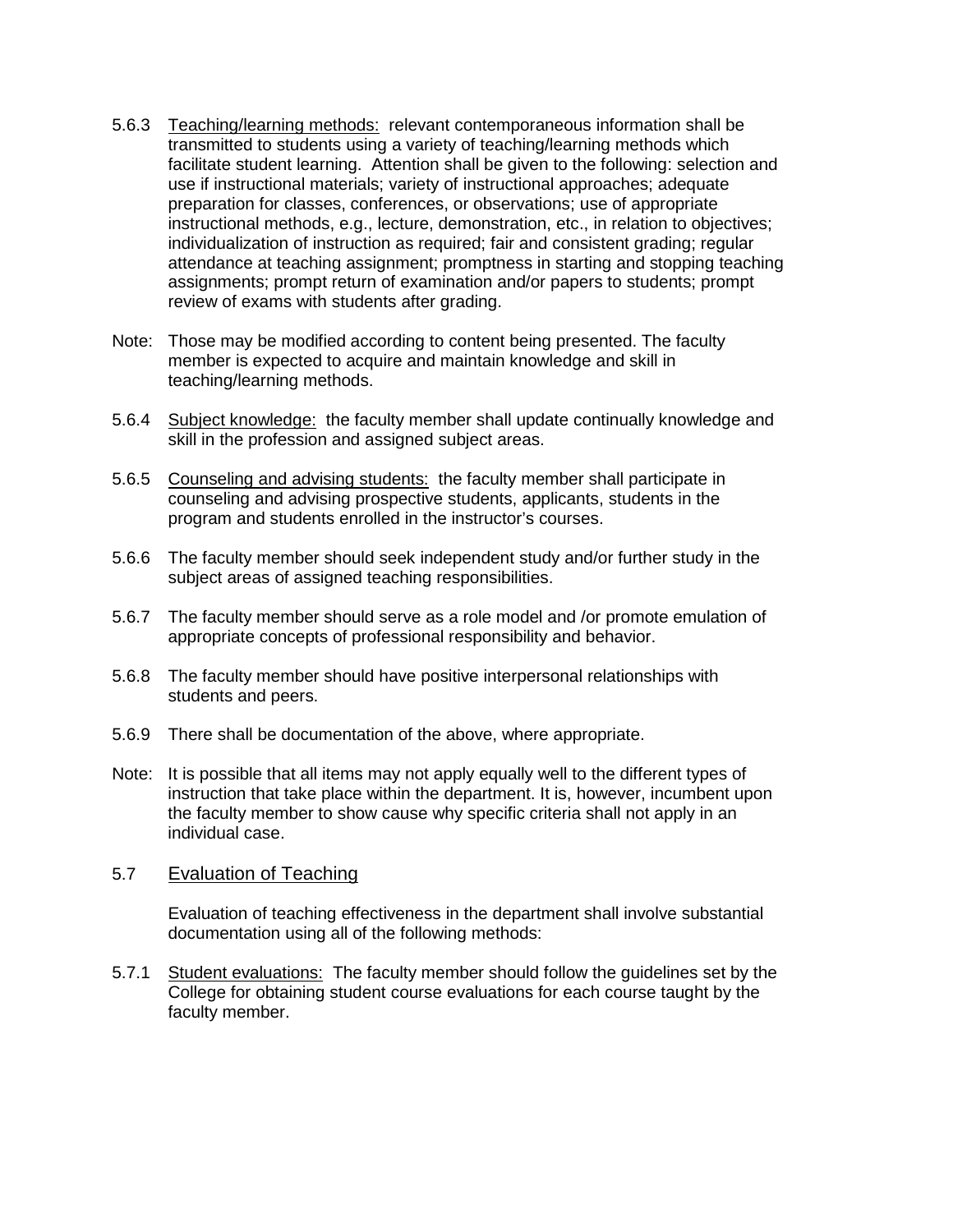- 5.7.2 Observations and analysis of instruction: (self and peer evaluations) It is the responsibility of the faculty member to provide pertinent documentation. The documentation may include such items as course outlines, statements and course objectives, reading lists, copies of examinations, course notes, various handout materials, evidence of instructional materials (examples of descriptions with an indication that the materials are available for examinations), etc. Written evaluation by other faculty member(s) who might have direct knowledge of the faculty member's teaching performance may be submitted.
- 5.7.3 Assessment of student achievement: of learning objectives, i.e., the extent to which the student achieved the course objectives.

#### 5.8 Research

Chapter Three of the Faculty Handbook defines research or creative achievement. Research activities as described here, will receive full consideration in the evaluation process, but lack of basic research will not discriminate against a faculty member who has demonstrated significant achievements and excellence in the area defined as creative achievement. Creative achievement may be demonstrated by innovative approaches, new methods, newly developed test procedures, or systems applicable in the discipline or professional area, and innovative application of existing research principles or findings to the practice of a discipline or professional area. Research includes, but is not restricted to systematic, original investigation directed toward the enlargement of human knowledge or the solution of contemporary problems. It includes the: design; implementation; written presentation of the results of research projects and, programs in which the presenter was involved; critical review of the literature which extends the information base in a discipline or professional area; original investigations which include conducting unsponsored research (departmentally funded), university sponsored or unsponsored research, and externally funded research; administration or supervision of research projects including the preparation of reports and analysis of research contributed by others. Originality and/or informational base extensions are the basic tests for inclusion as research.

## 5.9 Specific Criteria for Research

- 5.9.1 Individual Research Effort: The faculty member develops and conducts research projects which may include proposal preparation and generation of funds to support the research activities. The faculty member engages in scientific investigation related to the member's professional discipline, and prepares or collaborates in preparation of written reports, journal articles, etc.
- 5.9.2 Group Research Effort: The faculty member participates in group research projects as principle investigator, co-investigator, or other major research contribution.
- 5.9.3 Some activities may have components which cross more than one category, e.g. research and service. It is necessary that the activity be clearly described and listed in only one category.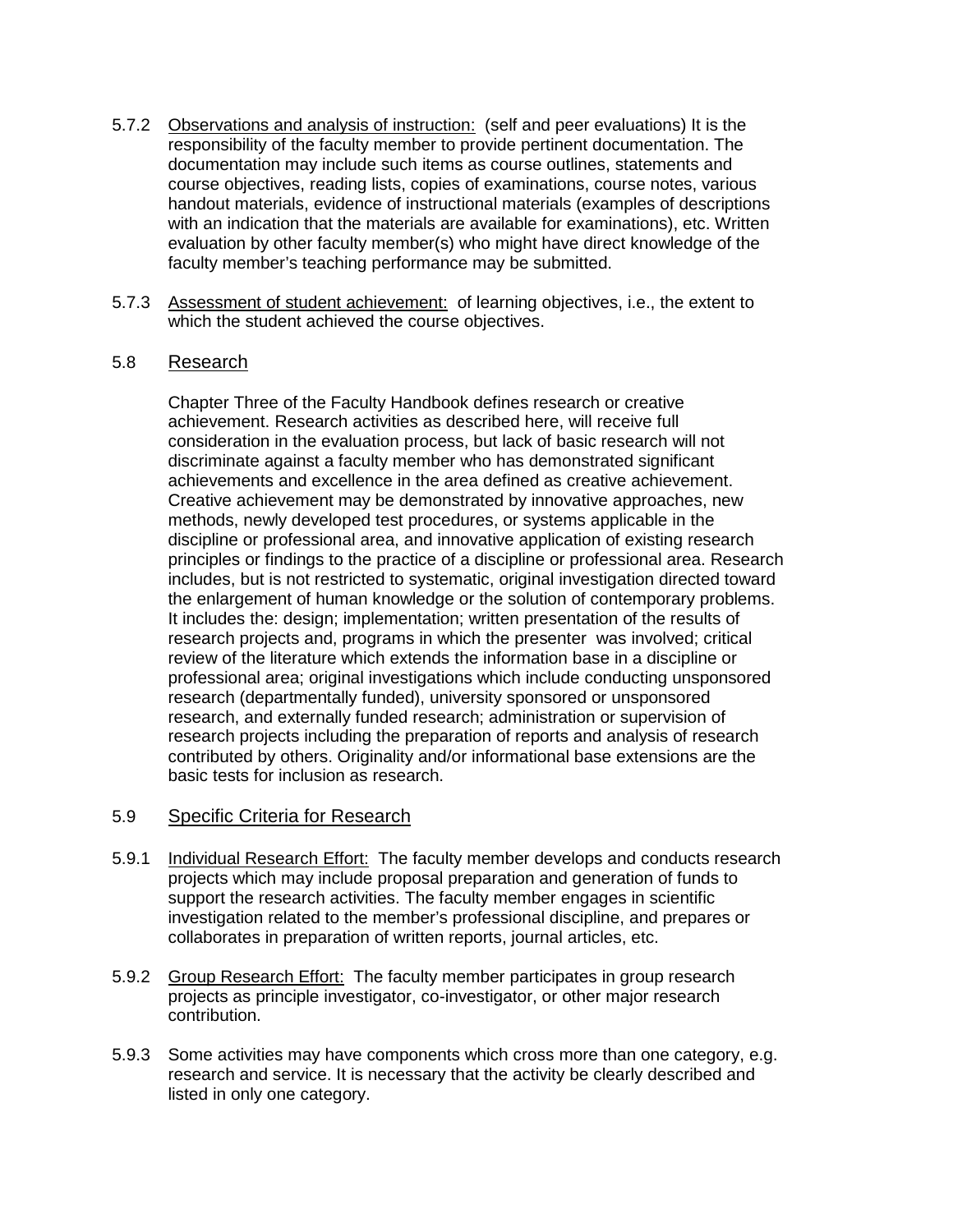## 5.10 Evaluation of Research

Evaluation of research productivity shall be based upon full documentation including, but not limited to, copies of articles published and submitted; grant proposals submitted and approved and any other material which would assist those conducting the evaluation.

- 5.10.1 Productivity: Publication is an important method of evaluating productivity. If there are no publications, the criteria have not been met. Without dissemination, knowledge is of little value in science. The number of research projects which the faculty member has conducted or is conducting, whether these are "funded" projects or not, is another indicator of productivity. The number of grants the faculty member had had awarded, whether intra-mural or extra-mural, also indicates research activity over time; generally are deemed better than sporadic research activity and publication.
- 5.10.2 Quality of Research: Quality of publications is more important than quantity. The basic outcome for evaluation may be judged in the following ways: published in referred journals; citations in selected journals; grant awards; intra-mural review process; extra-mural review process; quality of publisher (in cases of books and monographs); invitations to lecture on research at other universities e.g., 'visiting professor', invited addresses on research at meetings of professional organizations; research presentations at state, regional, national , and international meetings, and consultation with outside experts in the field of research; of the faculty member as to the quality and impact of the faculty person's research.
- Note: Quality of research shall be assigned a greater weight in the evaluation of research performance than the number of publications. Articles in national or international referred journals shall be weighed more than those in un-referred publications or those with restricted circulation or exposure published articles may be weighted more than orally presented brief papers; in-depth articles or chapters may be weighted more than brief publications; several publications of different studies may be weighted more than several publications of the same data material, etc.

#### 5.11 Creative Achievement

Creative achievement is understood to mean significantly original or imaginative accomplishment in the practice of the profession and should involve such areas as educational methodology and evaluation. It represents innovative approaches, methods, tests, procedures or systems application of existing research principles or findings to the practice of a discipline or professional area, and innovative application of existing research principles or findings to the practice of a discipline or professional area. The criteria for judging the original or imaginative nature of creative accomplishments must be the generally accepted standards prevailing in the professions presented. To qualify as creative achievements, the results of the endeavor must be disseminated and subject to critical peer evaluation in a manner appropriate to the field(s).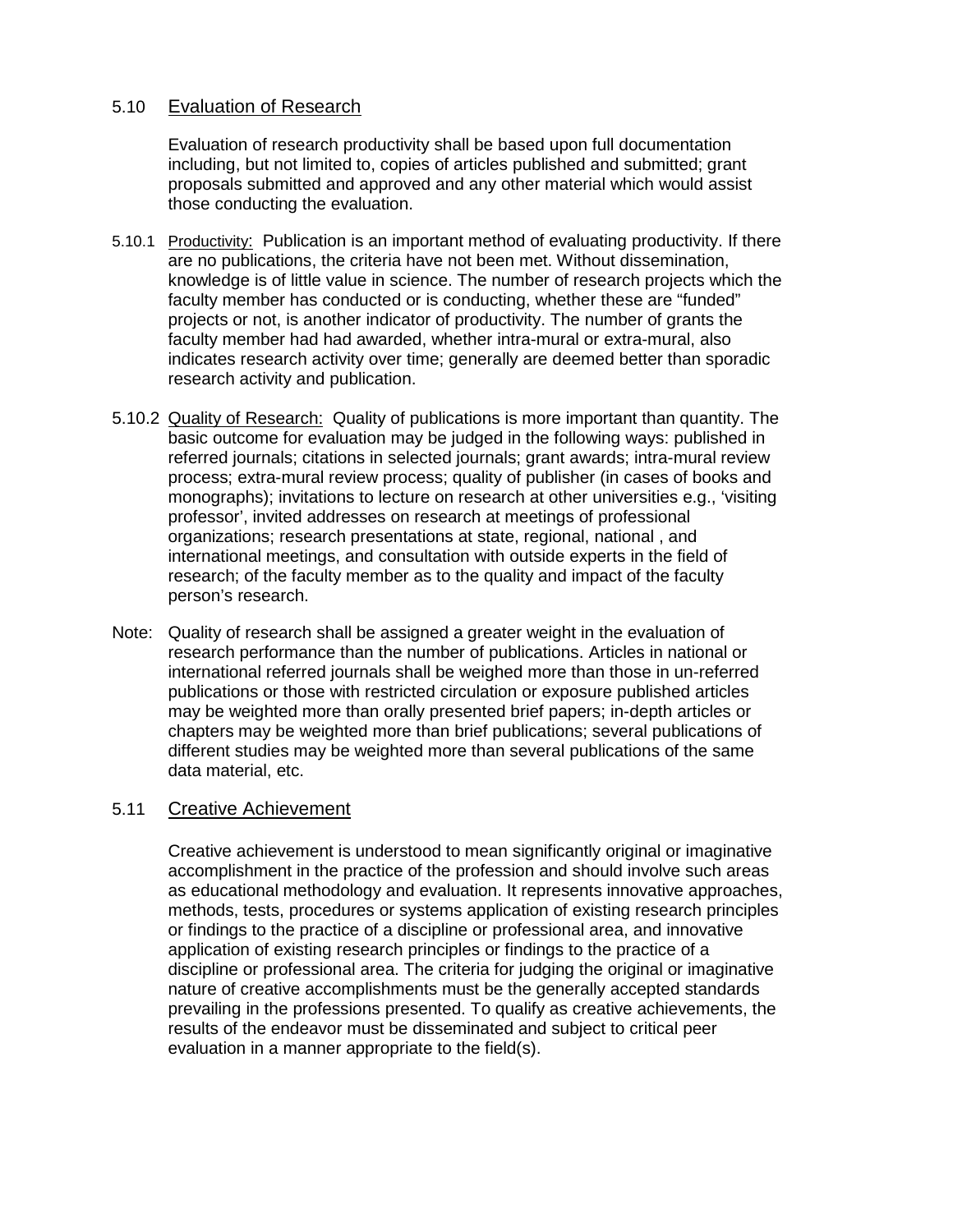#### 5.21 Specific Criteria for Creative Achievement

Creative Achievement encompasses, but is not restricted to: general scholarship including writing or revising books (or parts thereof) in one's own discipline or in interdisciplinary works; contributing articles to referred professional journals; originating or developing materials, methods, equipment, procedures, innovations, etc., of recognized excellence and value in the professional area; critical reviews of related professional literature; presenting papers or exhibits or other scientific materials at professional meetings; participating in the program of a professional organization or association; achieving sufficient expertise in a specialized area of a discipline to be recognized as a specialist; contributing to the betterment of the profession as a whole by significant achievements and contributions as a member of site survey teams in the accreditation process; participating in the governance of accrediting, certification, and professional organizations; achieving state, regional, or national recognition of professional stature as evidence by invitation to present short courses, seminars or other instructional modalities.

Note: It is recognized that some of the above items could, depending upon how they are carried out, qualify for inclusion under research. Since the terms 'research' and 'creative achievement' are viewed as co-equal in the Faculty Handbook, the items above should be included under creative achievement, unless they are part of a larger grouping of achievements included under the traditionally viewed research effort.

#### 5.13 Evaluation of Creative Achievement

- 5.13.1 The quality of creative achievement should be assigned a greater weight than the sheer number of times such achievements have been presented to the professional community. Those conducting faculty evaluations shall take into consideration the relative value of such achievements. Included in the appraisal of quality may be: consultation with outside experts in the field in which the creative achievement is made as to the quality and impact of the faculty member's contribution; in house review by faculty with knowledge in the area of the contribution; the stature of institutions , agencies or professional groups which extend invitations to the faculty member in the area of achievements; quality of the publications in which reports of the faculty member's achievements are printed; achievement of sufficient depth in a given professional area(s) to be recognized as an "expert" in that area; state, regional, or national recognition of professional stature through invited short courses, seminars or other instructional modalities; participation in University, governmental or organizational committees relating to the area of professional expertise; consultantships at state, regional, or national level in the areas of professional expertise.
- 5.13.2 The number of papers, publications or presentations may be a useful measure of the creative achievement. Broad dissemination of innovations increases the uses to which they may be put and invites a wider base of critical appraisal by peers.
- Note: Those conducting faculty evaluations shall not take into consideration here the **service** that may be rendered in connection with any of the above, however laudable that service might be. Only the extent to which the faculty member's appointments, activities or reputation reflect creative achievement should be considered.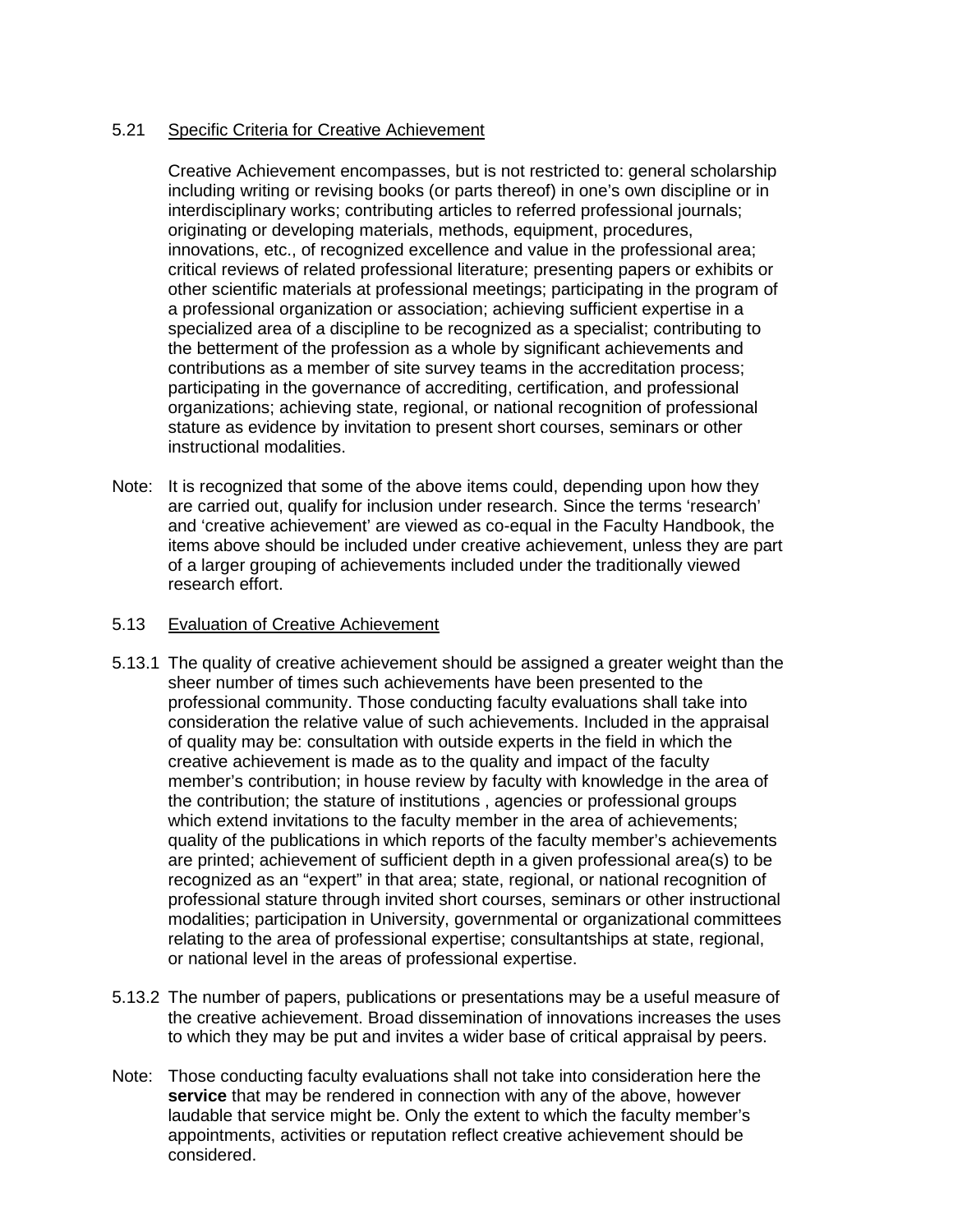5.13.3 In evaluating and documenting creative achievement, copies of articles or books published, papers presented, or other materials which could be expected to assist those conducting the evaluation should be submitted.

#### 5.14 Professional and University Service

#### 5.14.1 Professional Service to Professional and General Community Groups

The term "service" as used here refers to the application of knowledge gained through research and creative achievement, and is performed without renumeration except, perhaps expenses involved in that participation.

#### 5.15 Criteria for Professional and University Service

Specific criteria may include: serving in an official capacity in a professional organization (i.e. holding office) or serving on a committee; refereeing papers submitted for publication and editing or reviewing books in one's professional area or related areas; serving on local, state national or international commissions, committees, advisory boards, agencies (public or private) related to one's discipline(s), or the professional community as a whole; serving as a program organizer or evaluator of research papers for presentation at scientific organizations concerned with issues in research (task force, white papers, etc.); providing professional consultation to research projects of local, state, regional or national importance; reviewing grant proposals or serving on grant review or award committees; presenting a paper or speech or providing professional teaching services as a moderator, panelist or resource person in a continuing education activity; serving on committees, commissions or organizations concerned with health care; consulting within the University in a professional capacity; and serving on community organizations, service organizations and otherwise contributing to the welfare of the general community by some service function.

## 5.16 Evaluation of Professional Service

- 5.16.1 Evaluation and judgment of each faculty member's performance or service to the professional community and general community may be based on some combination of the following: departmental faculty peer-evaluation, administrative evaluation by the President, Provost or Dean (at the request of the faculty member), administrative evaluations by the chairperson or designee, consumer evaluations (students, consultees, etc.), and self-evaluation.
- 5.16.2 Documentation, while perhaps more difficult to obtain than in categories such as research and teaching, must be providing by the faculty member if activities are to be credited in reviews of faculty performance. Such documentation may include evidence of: formal papers with service content, speeches before professional, parent, civil or student groups external to the program; project, program or seminar outlines, handout material, annual reports, logs, journals, project or progress reports, descriptive narratives, activity plans, evaluation/feedback, information from individuals served (students, parents, consultees, participants), self-evaluations, letter of commendation from administrative officers, and consultant reports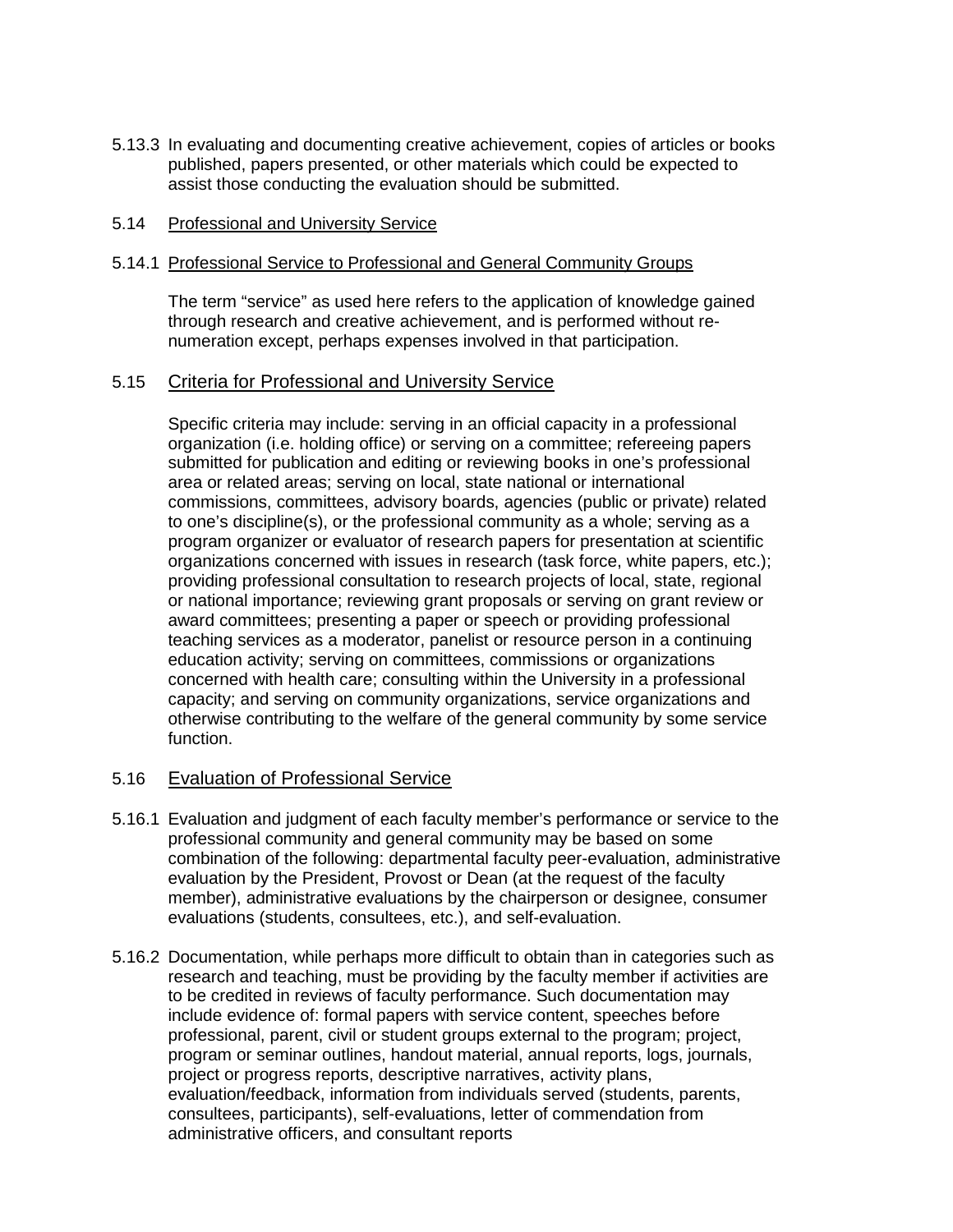Note: Information from all available sources will be considered in the final evaluation. It should be recognized that in the service area, as in other areas, performance can only be considered in the context of quality.

#### 5.17 University Service

University Service is addressed in the Faculty Handbook Chapter 3 under Participation in University Governance, and **Other Faculty Activities.** The other category of service is concerned with the application of knowledge and skills to the institutions affairs.

- 5.17.1 Non-Administrative Services: serving on committees, councils or other advisory groups at the department, school, college or other university levels; serving as advisor for a student organization, organizing or serving in an official capacity for alumni organizations, honors programs, special non-course lecture series, etc.; participating in faculty governance such as the Faculty Senate, or Faculty Board, service which reflects application of specific professional skills and knowledge to the institutions affairs.
- 5.17.2 Administrative Services: administrating educational programs, clinics, seminars, etc., and administrating research projects or programs.
- 5.17.3 Evaluation of University Service: the number of committees, councils, or other faculty governance bodies in which the faculty member serves is one useful measure of achievement in this area, the quality and extent of service on governance bodies should be given greatest weight in assessing contributions in this area. It is recognized that membership in a governance body does not in and of itself assure active and productive participation.
- 5.17.4 Documentation: listing of membership on governance bodies or participation in public relations efforts; confidential evaluation by peers on the faculty member's service assignment and contractual responsibilities; evaluation by recipients of this service, self-evaluation; letters from administrative officers; and letters of commendation regarding performance in such bodies by a University recognized supervisor, i.e. committee/council chairperson, etc.

## 6.0 **Promotion Procedure**

- 6.1 The Dean of the College of Public Health shall ensure that all faculty are provided with the current guidelines and procedures pertaining to promotion, including the appropriate sections of the Faculty Handbook and any additional information provided by the Administration of the University.
- 6.2 The faculty member who is eligible for promotion shall have the primary responsibility for initiating considerations of promotion and for gathering complete information. The department chair with the help of the Departmental Advisory Committee shall make certain that all promotion recommendations are initiated and considered on the basis of full documentation.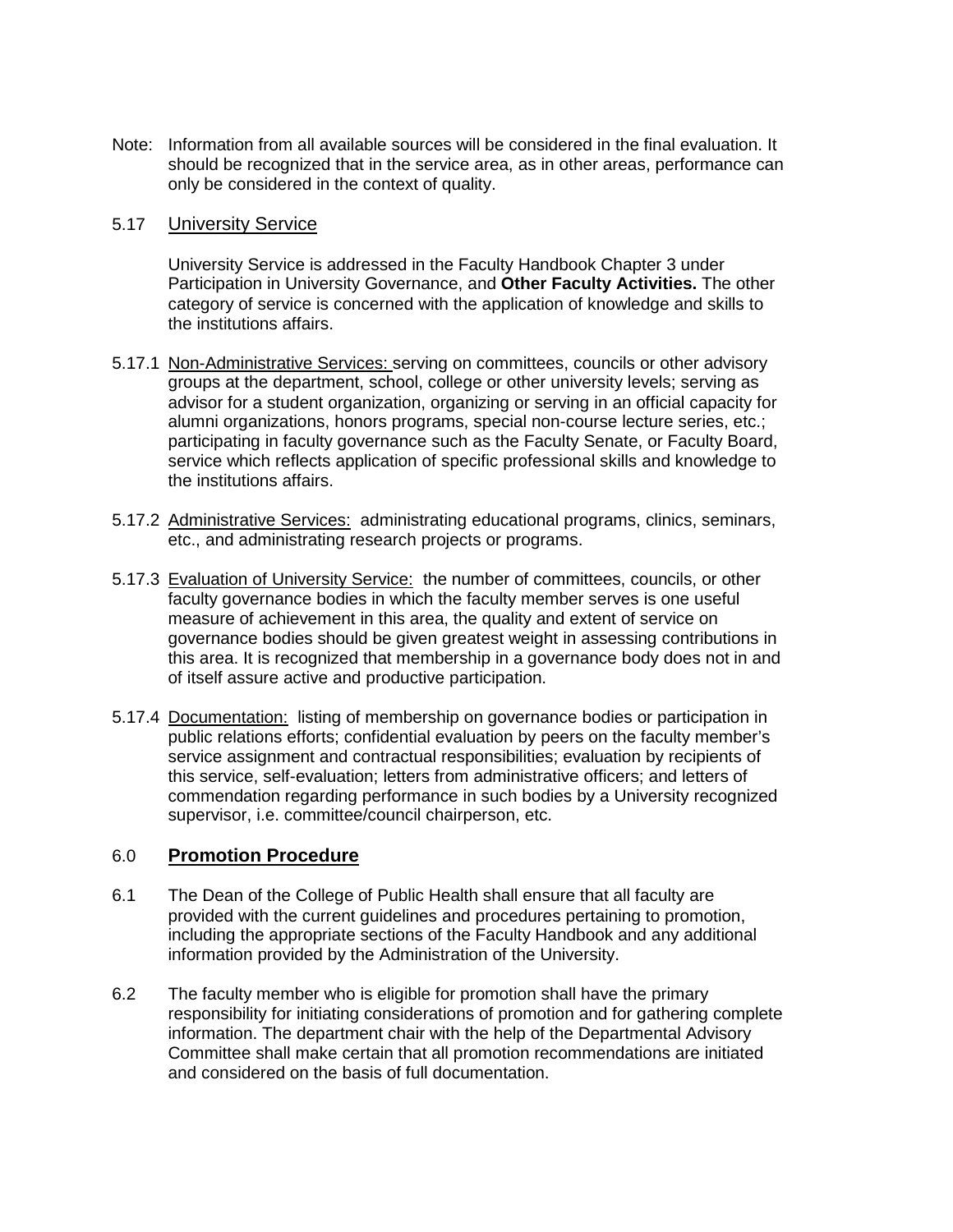- 6.3 The Departmental Advisory Committee shall provide their recommendation to the Department Chair after consideration of the application for promotion and the accompanying documentation. Each member shall record an independent opinion. These recommendations will be considered by the Departmental Chair as advisory and the Departmental Chair must formulate a single recommendation and forward the recommendation and reasons to the Dean of the College.
- 6.4 The Dean of the College shall send the faculty member's application and supporting documentation to the College of Public Health Promotion and Tenure Committee. Upon prompt consideration of the materials, the College Promotion and Tenure Committee shall send a recommendation to the Dean who will formulate a written recommendation. If the recommendation is favorable is shall be forwarded to the Provost of the University of Oklahoma Health Sciences Center.

Recommendations at all levels of review (other than those of individual faculty) must be in writing and all must include the statement of reasons for the recommendation. The departmental chair shall provide the applicant with notification of all such decisions.

The remaining steps of the review process including appeal mechanisms shall be consistent with the official policy of the University Of Oklahoma Board Of Regents.

## 7.0 **Appointments**

Appointments including appointment of new faculty, appointment period, temporary term, continuous, consecutive term appointments, joint appointments, and part-time appointments are presented in detail in the Health Sciences Center Faculty Handbook, 1982 Edition Chapter Three (3). The criterion outlined in the Faculty Handbook and any subsequent revisions thereof shall apply to individuals appointed to the Faculty of the College of Public Health.

## 8.0 **Tenure Procedure**

- 8.1 Faculty tenure including definitions, eligibility for tenure, probationary periods, and criteria for tenure decision are presented in detail in the Health Sciences Center Faculty Handbook, 1982 Edition Chapter Three (3). The criteria as outlies in the Faculty Handbook and any subsequent revisions thereof shall apply to individuals appointed to the faculty of the College of Public Health on the tenure tract.
- 8.2 The specific criteria developed by the College of Public Health are listed on Chapter Five (5) of this document under Criteria for Promotion and Annual Review. The evaluation of faculty performance for Tenure shall be based primarily on substantial contribution in all three areas of teaching, service and research or creative achievement and excellence in any two. The definitions of these three areas are the same for Tenure as they are for Promotion.